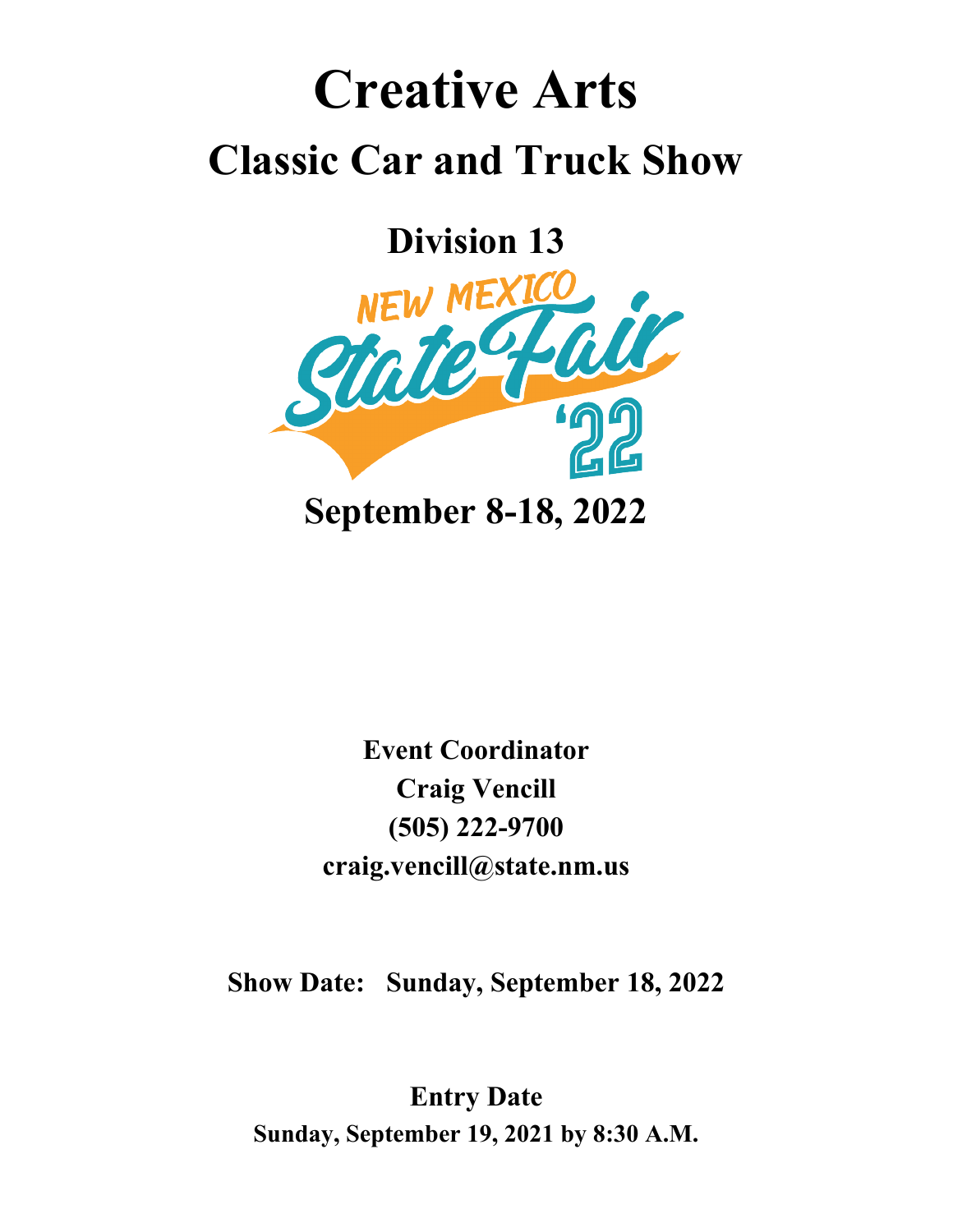## **Special Rules**

- 1. Vehicles will meet at the Fairgrounds between 6:30 AM. 9:00 AM
- 2. All vehicles will enter through Gate #3 and must exit through Gate #6 **NO EXCEPTIONS**
- 3. Vehicles will be registered and displayed on Main Street and must be set up by 9:00 AM
- 4. Vehicles are **NOT** allowed to be displayed on grass areas
- 5. Vehicles will be on display September 19, 2021 from 10:00 AM to 3:00 PM. Exit time is 3:00 PM through Gate #6 as directed by State Fair officials.
- 6. Entries are open to all cars and trucks
- 7. All vehicles will be awarded a participation Rosette
- 8. Vehicles should pre-register with Show Chairman
- 9. The display will be limited to 80 vehicles
- 10. For information and registration forms, please contact the show chairman
- 11. In the interest of safety; placement and location of vehicles will be directed by New Mexico State Fair personnel and staff.
- 12. Exhibitor recognizes that marketing of the Fair and its grounds requires one of photography and video. Exhibitor hereby expressly grants to the Fair the irrevocable, assignable right and license to take, use and publish exhibitor images and property without the need for any other approval. Exhibitor also releases the Fair, its agents or assigns, from all claims related to the licenses that have been granted in this release.
- 13. As a participant, volunteer, or attendee, you recognize that your participation, involvement and/or attendance at any Fair event or activity includes possible exposure to and illness from infectious diseases including but not limited to COVID-19. While particular rules and personal discipline may reduce this risk, the risk of serious illness and death does exist and that you knowingly and freely assume all such risks related to illness and infectious diseases, such as COVID-19, even if arising from the negligence or fault of the Released Parties.